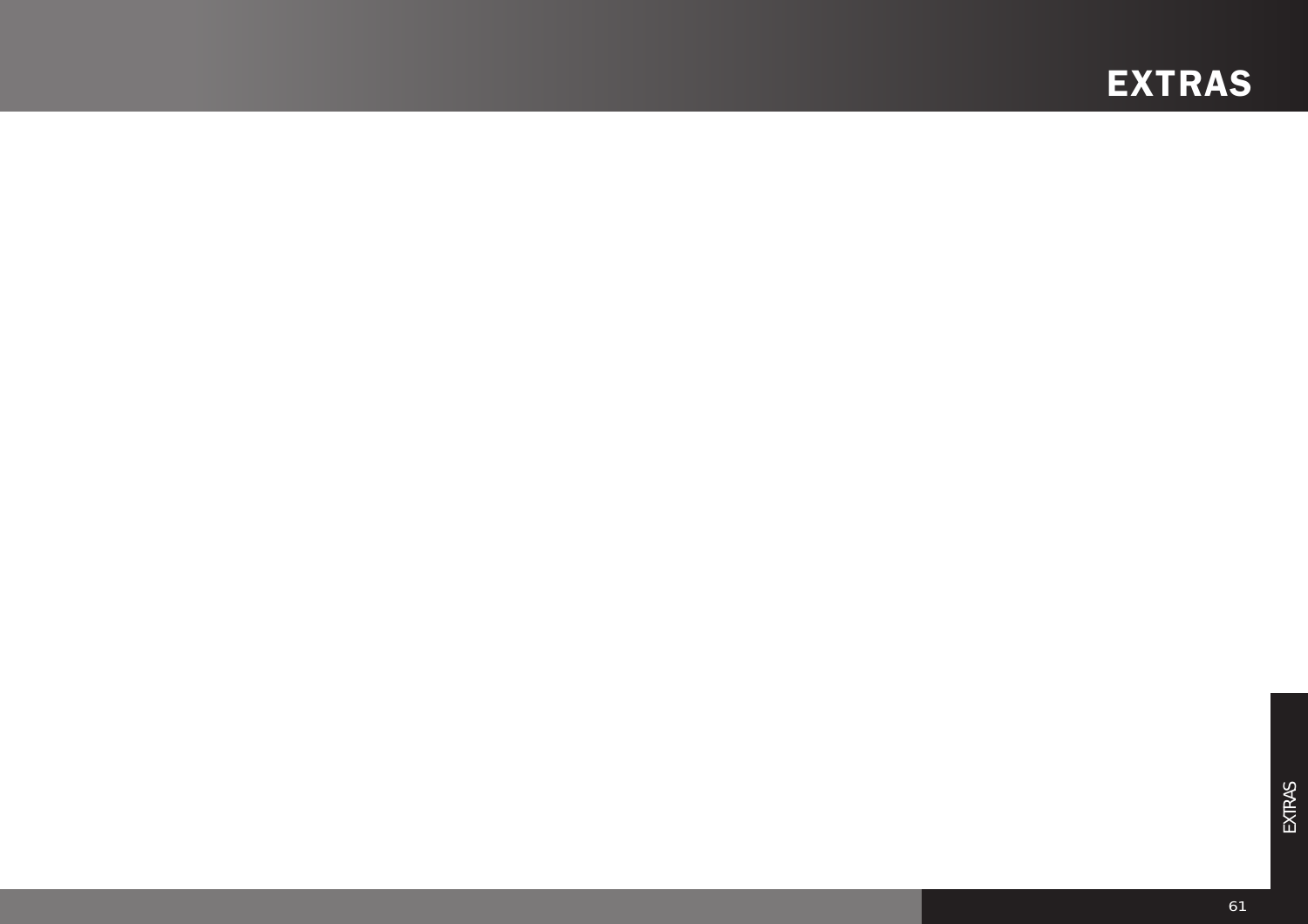

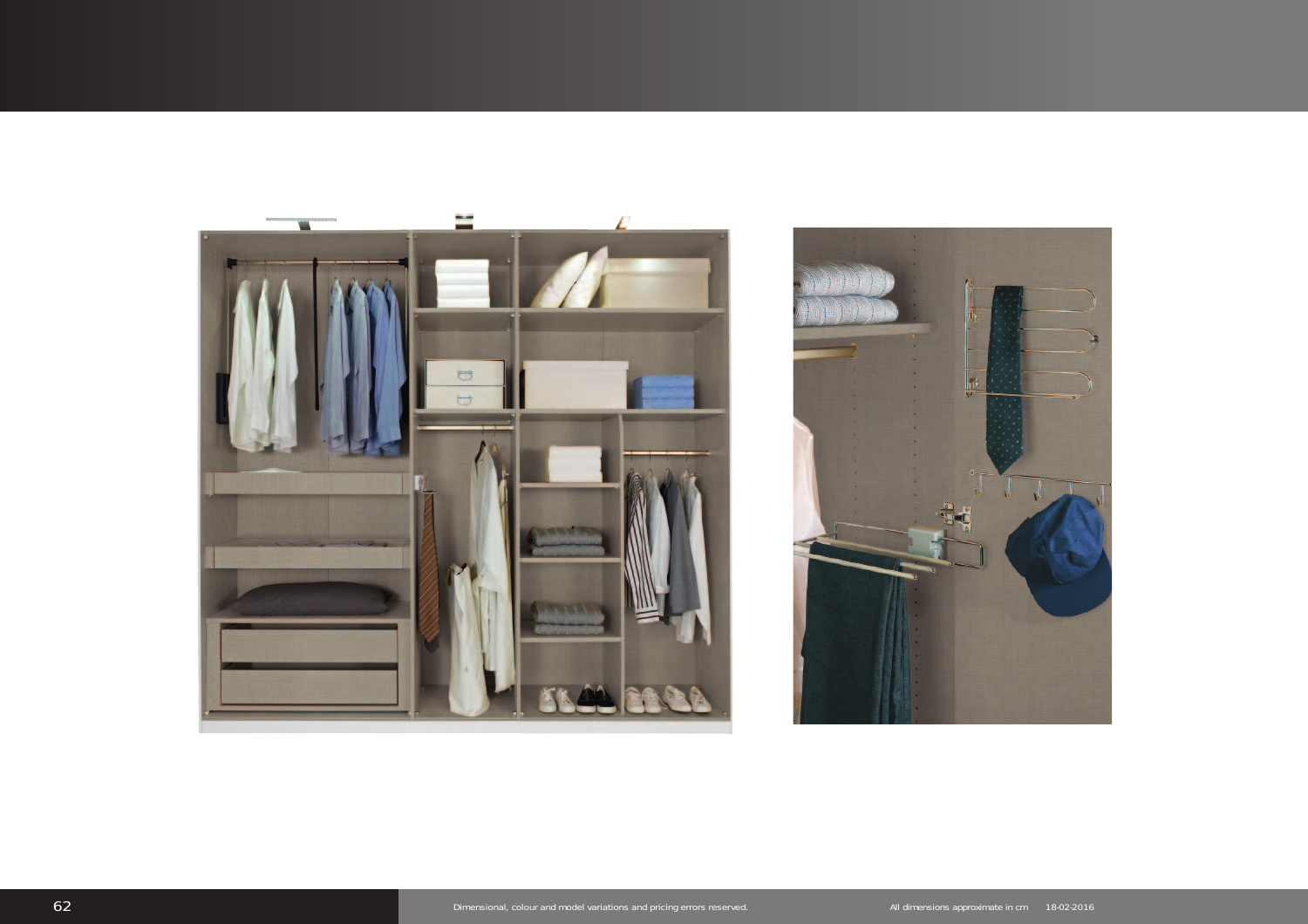### **Innovation and quality right down to the last detail. EXTRAS**



Extras for hinged door robes



Extras for folding door robes



Texline (natural-colour linen look)

| <b>EXTRAS</b>                      | Page |
|------------------------------------|------|
| Texline, natural-colour linen look |      |

(same as the interior colour of the wardrobe) A0044

Extras 64-75

**rauch**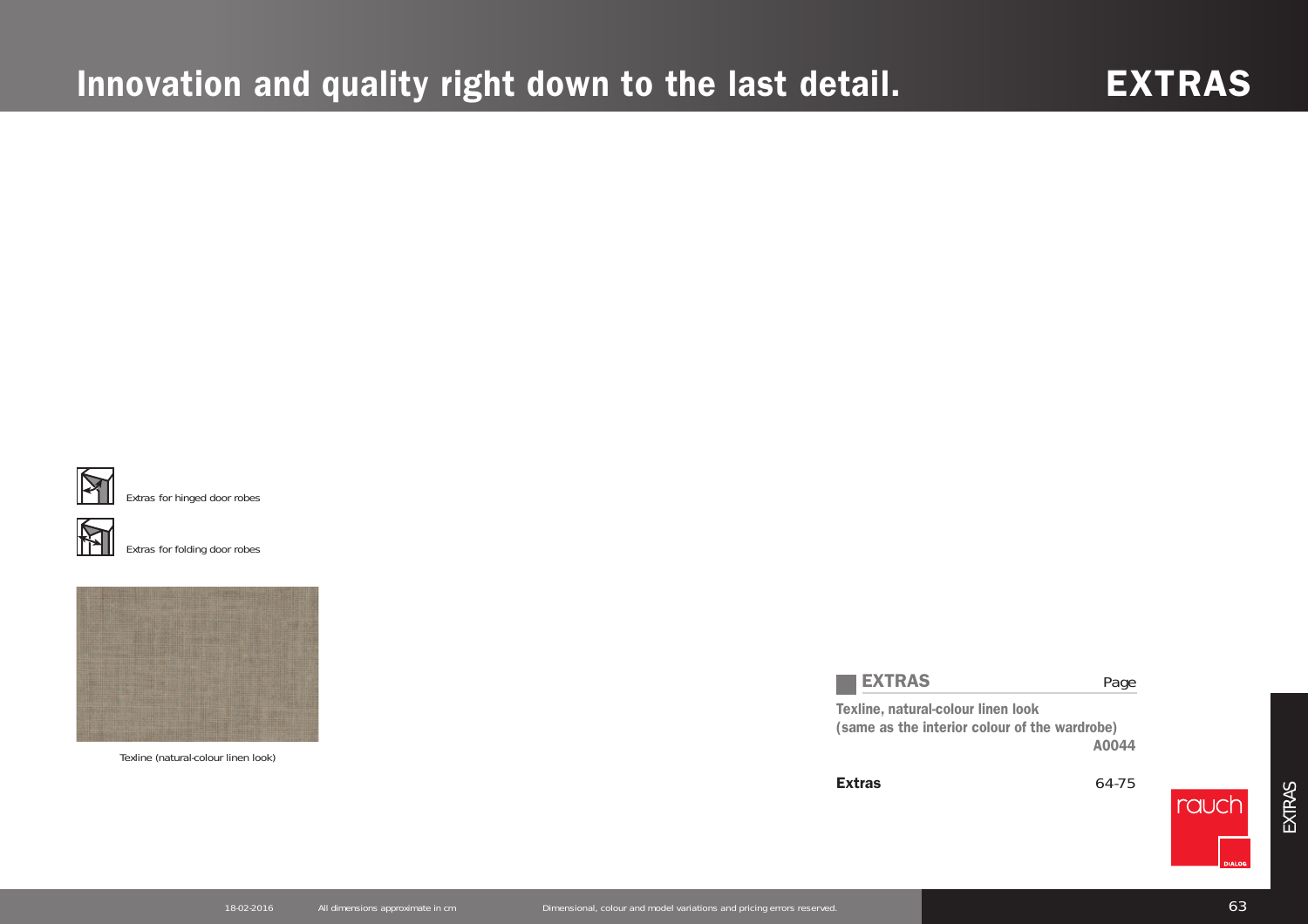## FUTUR DIALOG



|                                         | Colour code |
|-----------------------------------------|-------------|
| Extras                                  | A0044       |
| Texline<br>Natural-colour<br>linen look |             |

|                        |       |      | for unit width 45 |                  |                                                              | 50                                                           |  |              | 90                                                           |  |              | $\vert$ 100                                                  |  |  | <b>Panorama unit</b> |  |
|------------------------|-------|------|-------------------|------------------|--------------------------------------------------------------|--------------------------------------------------------------|--|--------------|--------------------------------------------------------------|--|--------------|--------------------------------------------------------------|--|--|----------------------|--|
| <b>SHELVES</b><br>D 41 |       |      | Drawing           |                  |                                                              |                                                              |  |              |                                                              |  |              |                                                              |  |  |                      |  |
|                        |       | Name | Shelf             |                  | <b>Shelf</b>                                                 |                                                              |  | <b>Shelf</b> |                                                              |  | <b>Shelf</b> |                                                              |  |  |                      |  |
|                        |       |      | Description       | for unit size 45 |                                                              | for unit size 50                                             |  |              | for unit size 90                                             |  |              | for unit size 100                                            |  |  |                      |  |
|                        |       |      | Dimensions        |                  | $\leftrightarrow$ 43 cm $\downarrow$ 2,2 cm $\swarrow$ 36 cm | $\leftrightarrow$ 48 cm $\downarrow$ 2,2 cm $\swarrow$ 36 cm |  |              | $\leftrightarrow$ 88 cm $\downarrow$ 2,2 cm $\swarrow$ 36 cm |  |              | $\leftrightarrow$ 98 cm $\downarrow$ 2,2 cm $\swarrow$ 36 cm |  |  |                      |  |
| Art. no.               | Price |      | 1 shelf           | 9929             |                                                              | 9928                                                         |  |              | 9927                                                         |  |              | 9926                                                         |  |  |                      |  |
| Art. no.               | Price |      | 3 shelves         | 9647             |                                                              | 9648                                                         |  |              | 9649                                                         |  |              | 9650                                                         |  |  |                      |  |

| <b>SHELVES</b><br><b>D 60</b> | Drawing                                                                    |                  |              |                                                              |  |                                                              |                  |  |                                                              |                                                                 |      |                            |  |
|-------------------------------|----------------------------------------------------------------------------|------------------|--------------|--------------------------------------------------------------|--|--------------------------------------------------------------|------------------|--|--------------------------------------------------------------|-----------------------------------------------------------------|------|----------------------------|--|
|                               | Name<br><b>Shelf</b>                                                       |                  | <b>Shelf</b> |                                                              |  | Shelf                                                        |                  |  | <b>Shelf</b>                                                 | <b>Laundry compartment</b>                                      |      |                            |  |
|                               | Description                                                                | for unit size 45 |              | for unit size 50                                             |  |                                                              | for unit size 90 |  |                                                              | for unit size 100                                               |      | for panorama unit size 150 |  |
|                               | $\leftrightarrow$ 43 cm $\downarrow$ 2,2 cm $\swarrow$ 50 cm<br>Dimensions |                  |              | $\leftrightarrow$ 48 cm $\downarrow$ 2,2 cm $\swarrow$ 50 cm |  | $\leftrightarrow$ 88 cm $\downarrow$ 2,2 cm $\swarrow$ 50 cm |                  |  | $\leftrightarrow$ 98 cm $\downarrow$ 2,2 cm $\swarrow$ 50 cm | $\leftrightarrow$ 148 cm $\updownarrow$ 2,2 cm $\swarrow$ 50 cm |      |                            |  |
| Art. no.<br>Price             | 1 shelf                                                                    | 9644             | 9643         |                                                              |  |                                                              | 9642             |  |                                                              | 9641                                                            | 9993 |                            |  |
| Art. no.<br>Price             | 2 shelves                                                                  |                  |              |                                                              |  |                                                              |                  |  |                                                              |                                                                 | 9994 |                            |  |
| Art. no.<br>Price             | 3 shelves                                                                  | 9634             |              | 9633                                                         |  |                                                              | 9632             |  |                                                              | 9631                                                            |      |                            |  |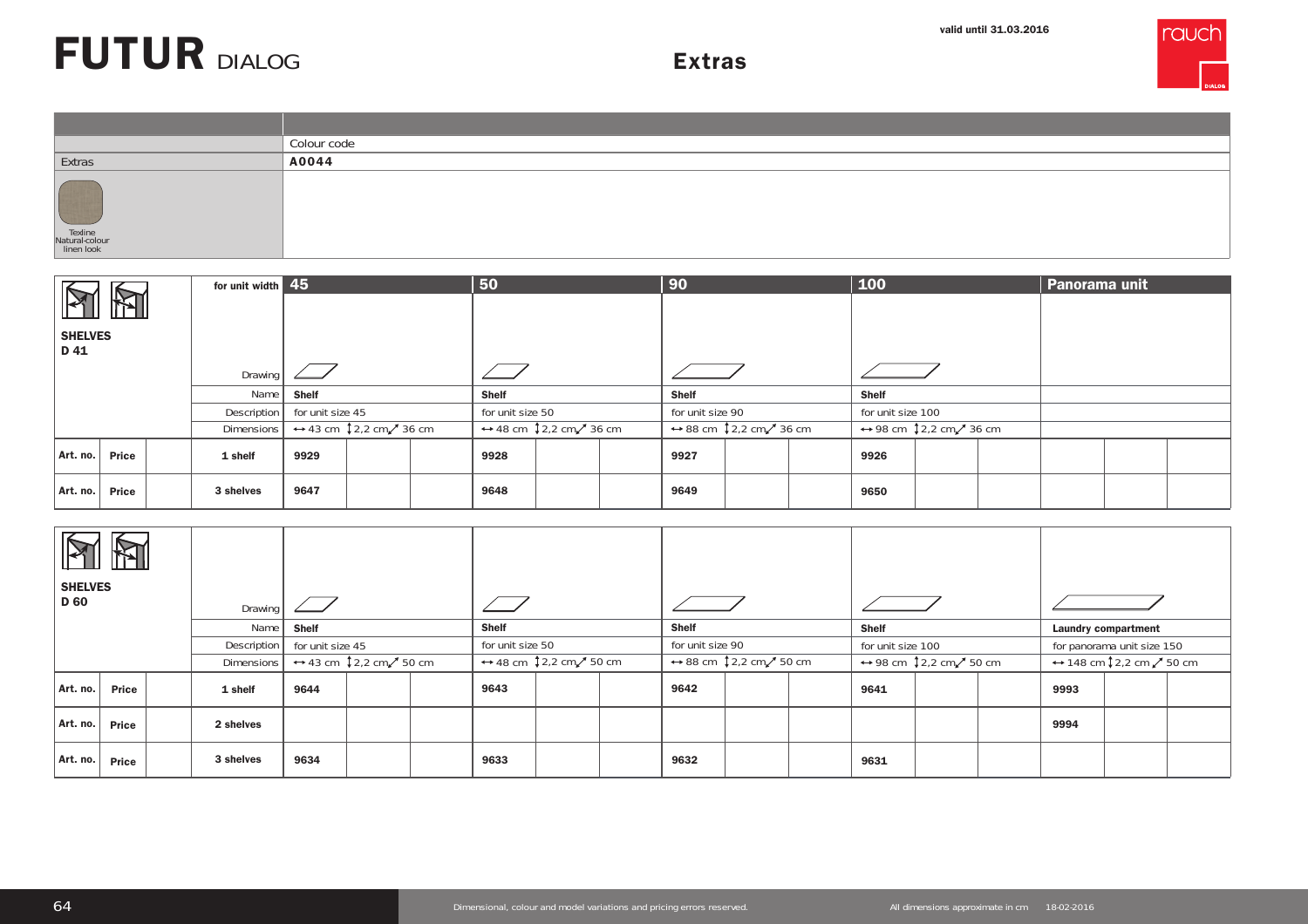

|        | Colour code |
|--------|-------------|
| Extras | A0044       |
|        |             |
|        |             |
|        |             |
|        |             |
|        |             |

| <b>CLOTHES RAIL</b> |      | 45                                                                 |      |  | 50          |                                                             |  | 90          |                                                           |  | 100                 |                                                             |  | Panorama unit              |                                                              |  |
|---------------------|------|--------------------------------------------------------------------|------|--|-------------|-------------------------------------------------------------|--|-------------|-----------------------------------------------------------|--|---------------------|-------------------------------------------------------------|--|----------------------------|--------------------------------------------------------------|--|
|                     |      | $Drawing$ $\qquad \qquad \qquad$                                   | ____ |  |             |                                                             |  |             |                                                           |  |                     |                                                             |  |                            |                                                              |  |
|                     | Name | <b>Clothes rail</b>                                                |      |  |             | <b>Clothes rail</b>                                         |  |             | <b>Clothes rail</b>                                       |  | <b>Clothes rail</b> |                                                             |  | <b>Clothes rail</b>        |                                                              |  |
|                     |      | Description   for 45 unit                                          |      |  | for 50 unit |                                                             |  | for 90 unit |                                                           |  | for 100 unit        |                                                             |  | for 150 panorama unit size |                                                              |  |
|                     |      | Dimensions $\rightarrow$ 43 cm $\downarrow$ 3 cm $\swarrow$ 1,5 cm |      |  |             | $\leftrightarrow$ 50 cm $\downarrow$ 3 cm $\swarrow$ 1,5 cm |  |             | $\rightarrow$ 87 cm $\updownarrow$ 3 cm $\swarrow$ 1,5 cm |  |                     | $\leftrightarrow$ 98 cm $\downarrow$ 3 cm $\swarrow$ 1,5 cm |  |                            | $\leftrightarrow$ 147 cm $\downarrow$ 3 cm $\swarrow$ 1,5 cm |  |
| Price<br>Art. no.   |      | 9715                                                               |      |  | 9759        |                                                             |  | 9719        |                                                           |  | 9738                |                                                             |  | 9980                       |                                                              |  |

| $\frac{1}{2}$ -1/2 DIVISION<br><b>D</b> 60 |                | Drawing     |  |  |  | —                |                                                              |                  |                                                              |  |  |
|--------------------------------------------|----------------|-------------|--|--|--|------------------|--------------------------------------------------------------|------------------|--------------------------------------------------------------|--|--|
|                                            |                | Name I      |  |  |  |                  | Interior division for unit size 90                           |                  | Interior division for unit size 100                          |  |  |
|                                            |                | Description |  |  |  | 1/2-1/2 division |                                                              | 1/2-1/2 division |                                                              |  |  |
|                                            |                | Dimensions  |  |  |  |                  | $\leftrightarrow$ 88 cm $\downarrow$ 142 cm $\swarrow$ 51 cm |                  | $\leftrightarrow$ 98 cm $\downarrow$ 149 cm $\swarrow$ 51 cm |  |  |
|                                            | Art. no. Price |             |  |  |  | 999G             |                                                              | 999L             |                                                              |  |  |

| S<br><b>D</b> 60 | <b>CLOTHES LIFT</b><br>Not for folding door robes! |  | Drawing     |  |  |                     |      |                                                             |      |                                                        |  |  |
|------------------|----------------------------------------------------|--|-------------|--|--|---------------------|------|-------------------------------------------------------------|------|--------------------------------------------------------|--|--|
|                  | Name I                                             |  |             |  |  | <b>Clothes lift</b> |      | <b>Clothes lift</b>                                         |      |                                                        |  |  |
|                  |                                                    |  | Description |  |  |                     |      | Load-bearing capacity: up to 10 kg                          |      | Load-bearing capacity: up to 10 kg                     |  |  |
|                  |                                                    |  | Dimensions  |  |  |                     |      | $\leftrightarrow$ 98 cm $\downarrow$ 84 cm $\swarrow$ 14 cm |      | $\leftrightarrow$ 98 cm $\sqrt{184}$ cm $\sqrt{14}$ cm |  |  |
| Art. no.         | Price                                              |  |             |  |  |                     | 9314 |                                                             | 9314 |                                                        |  |  |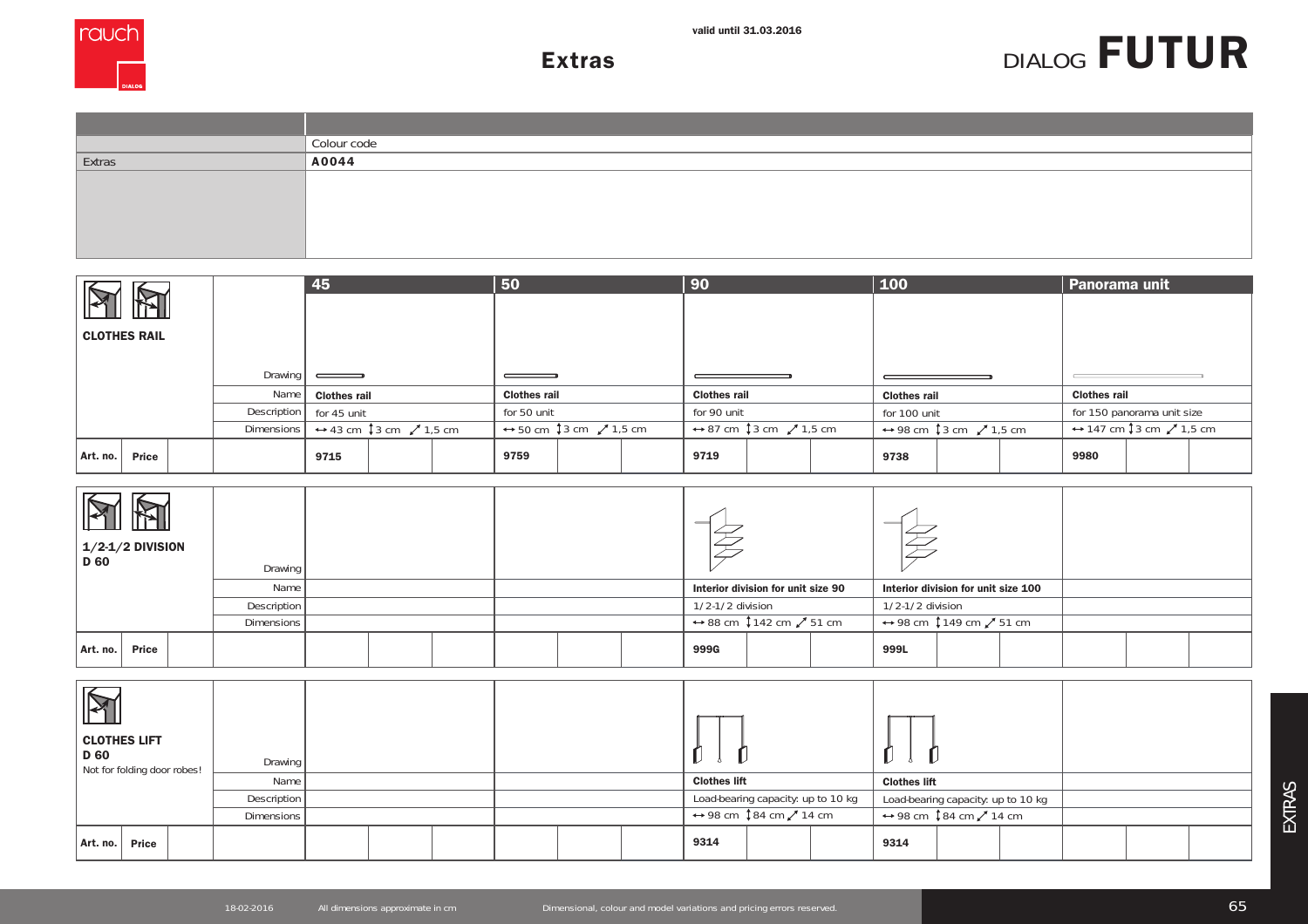# FUTUR DIALOG

### Extras



|                                         |                   | Colour code                                                 |                    |                                                             |                                                                            |                                                             |                    |                                                             |  |                                                                |                            |  |
|-----------------------------------------|-------------------|-------------------------------------------------------------|--------------------|-------------------------------------------------------------|----------------------------------------------------------------------------|-------------------------------------------------------------|--------------------|-------------------------------------------------------------|--|----------------------------------------------------------------|----------------------------|--|
| Extras                                  |                   | A0044                                                       |                    |                                                             |                                                                            |                                                             |                    |                                                             |  |                                                                |                            |  |
|                                         |                   |                                                             |                    |                                                             |                                                                            |                                                             |                    |                                                             |  |                                                                |                            |  |
| Texline<br>Natural-colour<br>linen look |                   |                                                             |                    |                                                             |                                                                            |                                                             |                    |                                                             |  |                                                                |                            |  |
|                                         |                   |                                                             |                    |                                                             |                                                                            |                                                             |                    |                                                             |  |                                                                |                            |  |
|                                         | for unit width 45 |                                                             | 50                 |                                                             | 90                                                                         |                                                             | 100                |                                                             |  | Panorama unit                                                  |                            |  |
| <b>DRAWER UNIT WITH</b>                 |                   |                                                             |                    |                                                             |                                                                            |                                                             |                    |                                                             |  |                                                                |                            |  |
| <b>BASE RAIL</b>                        |                   |                                                             |                    |                                                             |                                                                            |                                                             |                    |                                                             |  |                                                                |                            |  |
| <b>D</b> 60                             | Drawing           |                                                             |                    |                                                             |                                                                            |                                                             |                    |                                                             |  |                                                                |                            |  |
| Not for folding door robes!             | Name              | <b>Drawer unit</b>                                          | <b>Drawer unit</b> |                                                             | <b>Drawer unit</b>                                                         |                                                             | <b>Drawer unit</b> |                                                             |  | <b>Drawer unit</b>                                             |                            |  |
|                                         | Description       | for 45 unit                                                 | for 50 unit        |                                                             | for 90 unit                                                                |                                                             | for 100 unit       |                                                             |  |                                                                | for 150 panorama unit size |  |
|                                         | Dimensions        | $\leftrightarrow$ 43 cm $\downarrow$ 44 cm $\swarrow$ 50 cm |                    | $\leftrightarrow$ 48 cm $\downarrow$ 44 cm $\swarrow$ 50 cm | $\leftrightarrow$ 88 cm $\downarrow$ 44 cm $\swarrow$ 50 cm                | $\leftrightarrow$ 98 cm $\downarrow$ 44 cm $\swarrow$ 50 cm |                    |                                                             |  | $\leftrightarrow$ 148 cm $\updownarrow$ 44 cm $\swarrow$ 50 cm |                            |  |
| Art. no.<br>Price                       | 9S1B              |                                                             | 9S1G               |                                                             |                                                                            |                                                             | <b>9S2H</b>        |                                                             |  | 9SF1                                                           |                            |  |
|                                         |                   |                                                             |                    |                                                             |                                                                            |                                                             |                    |                                                             |  |                                                                |                            |  |
|                                         |                   |                                                             |                    |                                                             |                                                                            |                                                             |                    |                                                             |  |                                                                |                            |  |
|                                         |                   |                                                             |                    |                                                             |                                                                            |                                                             |                    |                                                             |  |                                                                |                            |  |
| <b>DRAWER UNIT WITH</b>                 |                   |                                                             |                    |                                                             |                                                                            |                                                             |                    |                                                             |  |                                                                |                            |  |
| <b>BASE RAIL</b>                        |                   |                                                             |                    |                                                             |                                                                            |                                                             |                    |                                                             |  |                                                                |                            |  |
| <b>D</b> 60                             |                   |                                                             |                    |                                                             |                                                                            |                                                             |                    |                                                             |  |                                                                |                            |  |
| Not for folding door robes!             | Name              | <b>Drawer unit</b>                                          | <b>Drawer unit</b> |                                                             | <b>Drawer unit</b>                                                         |                                                             | <b>Drawer unit</b> |                                                             |  |                                                                |                            |  |
|                                         | Description       | for 45 unit                                                 | for 50 unit        | $\leftrightarrow$ 48 cm $\downarrow$ 63 cm $\swarrow$ 50 cm | for 90 unit<br>$\leftrightarrow$ 88 cm $\downarrow$ 63 cm $\swarrow$ 50 cm |                                                             | for 100 unit       |                                                             |  |                                                                |                            |  |
|                                         | Dimensions        | $\leftrightarrow$ 43 cm $\downarrow$ 63 cm $\swarrow$ 50 cm |                    |                                                             |                                                                            |                                                             |                    | $\leftrightarrow$ 98 cm $\downarrow$ 63 cm $\swarrow$ 50 cm |  |                                                                |                            |  |
| Art. no.<br>Price                       |                   | 9S1D                                                        | 9S1H               |                                                             | <b>9S2D</b>                                                                |                                                             | 9S2J               |                                                             |  |                                                                |                            |  |
|                                         |                   |                                                             |                    |                                                             |                                                                            |                                                             |                    |                                                             |  |                                                                |                            |  |
|                                         |                   |                                                             |                    |                                                             |                                                                            |                                                             |                    |                                                             |  |                                                                |                            |  |
|                                         |                   |                                                             |                    |                                                             |                                                                            |                                                             |                    |                                                             |  |                                                                |                            |  |
| <b>DRAWER UNIT WITH</b>                 |                   |                                                             |                    |                                                             |                                                                            |                                                             |                    |                                                             |  |                                                                |                            |  |
| <b>BASE RAIL</b>                        |                   |                                                             |                    |                                                             |                                                                            |                                                             |                    |                                                             |  |                                                                |                            |  |
| <b>D</b> 60                             | Name              |                                                             |                    |                                                             |                                                                            |                                                             |                    |                                                             |  |                                                                |                            |  |
|                                         | Description       |                                                             |                    |                                                             | <b>Drawer unit</b>                                                         | <b>Drawer unit</b>                                          |                    |                                                             |  |                                                                |                            |  |
|                                         |                   |                                                             |                    |                                                             | for 90 unit                                                                |                                                             | for 100 unit       |                                                             |  |                                                                |                            |  |

88 cm ↓63 cm / 50 cm

9S2F

98 cm ↓63 cm / 50 cm

9S2K

Art. no.

Price

Dimensions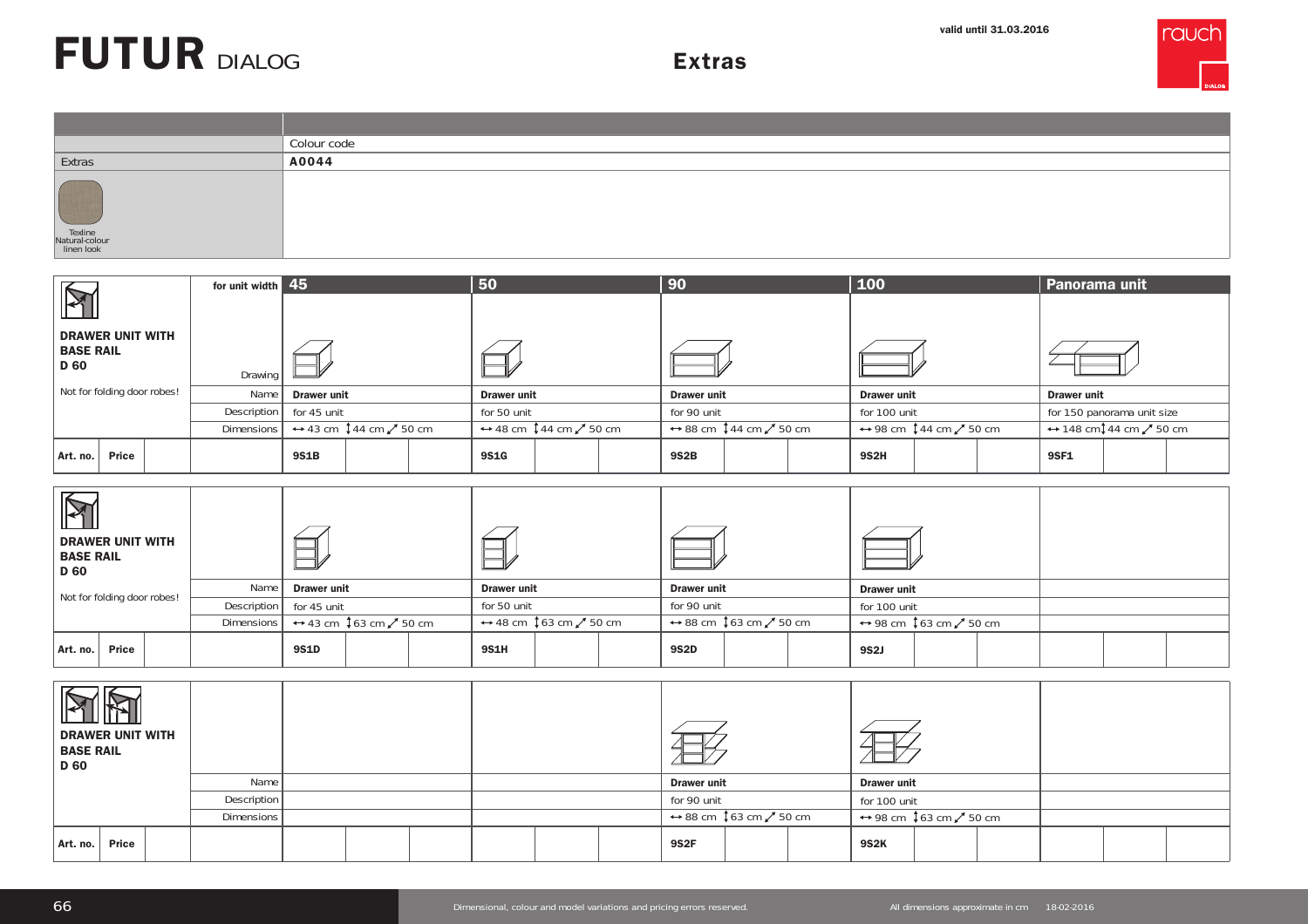

|        | Colour code |
|--------|-------------|
| Extras | A0044       |
|        |             |
|        |             |
|        |             |
|        |             |
|        |             |

|                                                            | for unit width 45                                                                |                   | 50 |                                                             |  | 90                                                          |                             |  | 100                                                         |                   |  | Panorama unit                                                |                            |  |
|------------------------------------------------------------|----------------------------------------------------------------------------------|-------------------|----|-------------------------------------------------------------|--|-------------------------------------------------------------|-----------------------------|--|-------------------------------------------------------------|-------------------|--|--------------------------------------------------------------|----------------------------|--|
| <b>DRAWER UNIT WITH</b><br><b>BASE RAIL</b><br><b>D</b> 60 | Drawinc                                                                          | 娿                 |    | 圈                                                           |  |                                                             | $\mathbb{E}$ 222<br>  paata |  |                                                             | エンシンス<br>  Exxxil |  |                                                              | E22222<br>$\mathbb{E}$     |  |
| Drawer with glass front<br>Not for folding door robes!     | Name                                                                             | Drawer unit/Glass |    | Drawer unit/Glass                                           |  |                                                             | Drawer unit/Glass           |  |                                                             | Drawer unit/Glass |  |                                                              | Drawer unit/Glass          |  |
|                                                            | Description                                                                      | for 45 unit       |    | for 50 unit                                                 |  |                                                             | for 90 unit                 |  |                                                             | for 100 unit      |  |                                                              | for 150 panorama unit size |  |
|                                                            | $\leftrightarrow$ 43 cm $\downarrow$ 44 cm $\swarrow$ 50 cm<br><b>Dimensions</b> |                   |    | $\leftrightarrow$ 48 cm $\downarrow$ 44 cm $\swarrow$ 50 cm |  | $\leftrightarrow$ 88 cm $\downarrow$ 44 cm $\swarrow$ 50 cm |                             |  | $\leftrightarrow$ 98 cm $\downarrow$ 44 cm $\swarrow$ 50 cm |                   |  | $\leftrightarrow$ 148 cm $\downarrow$ 44 cm $\swarrow$ 50 cm |                            |  |
| Price<br>Art. no.                                          |                                                                                  | 9S3B              |    | 9S3G                                                        |  |                                                             | 9S4B                        |  |                                                             | 9S4G              |  |                                                              | <b>9SF2</b>                |  |

| N<br><b>BASE RAIL</b><br><b>D</b> 60 | <b>DRAWER UNIT WITH</b>     |             | 圍                 |                                                             |  | 圓                 |                                                             |  | 117777<br>منتخف<br>ic <i>an</i><br><i>Enna</i> |                                                             | エンシン<br>(CCCCC)<br>  jeststa |                                                             |  |  |
|--------------------------------------|-----------------------------|-------------|-------------------|-------------------------------------------------------------|--|-------------------|-------------------------------------------------------------|--|------------------------------------------------|-------------------------------------------------------------|------------------------------|-------------------------------------------------------------|--|--|
|                                      | Drawer with glass front     | Name        | Drawer unit/Glass |                                                             |  | Drawer unit/Glass |                                                             |  | Drawer unit/Glass                              | Drawer unit/Glass                                           |                              |                                                             |  |  |
|                                      | Not for folding door robes! | Description | for 45 unit       |                                                             |  | for 50 unit       |                                                             |  | for 90 unit                                    |                                                             | for 100 unit                 |                                                             |  |  |
|                                      |                             | Dimensions  |                   | $\leftrightarrow$ 43 cm $\downarrow$ 63 cm $\swarrow$ 50 cm |  |                   | $\leftrightarrow$ 48 cm $\downarrow$ 63 cm $\swarrow$ 50 cm |  |                                                | $\leftrightarrow$ 88 cm $\downarrow$ 63 cm $\swarrow$ 50 cm |                              | $\leftrightarrow$ 98 cm $\downarrow$ 63 cm $\swarrow$ 50 cm |  |  |
| Art. no.                             | Price                       |             | 9S3D              |                                                             |  | <b>9S3H</b>       |                                                             |  | 9S4D                                           |                                                             | 9S4H                         |                                                             |  |  |

| <b>DRAWER UNIT WITH</b><br><b>BASE RAIL</b><br><b>D</b> 60 |             |  |  | 4#                |                                                             | 4#                                                  |  |  |  |
|------------------------------------------------------------|-------------|--|--|-------------------|-------------------------------------------------------------|-----------------------------------------------------|--|--|--|
| Drawer with glass front                                    | Name        |  |  | Drawer unit/Glass |                                                             | Drawer unit/Glass                                   |  |  |  |
|                                                            | Description |  |  | for 90 unit       |                                                             | for 100 unit                                        |  |  |  |
|                                                            | Dimensions  |  |  |                   | $\leftrightarrow$ 88 cm $\downarrow$ 63 cm $\swarrow$ 50 cm | $\sqrt{498}$ cm $\sqrt[4]{63}$ cm $\sqrt[4]{50}$ cm |  |  |  |
| Price<br>Art. no.                                          |             |  |  | 9S4J              |                                                             | 9S4K                                                |  |  |  |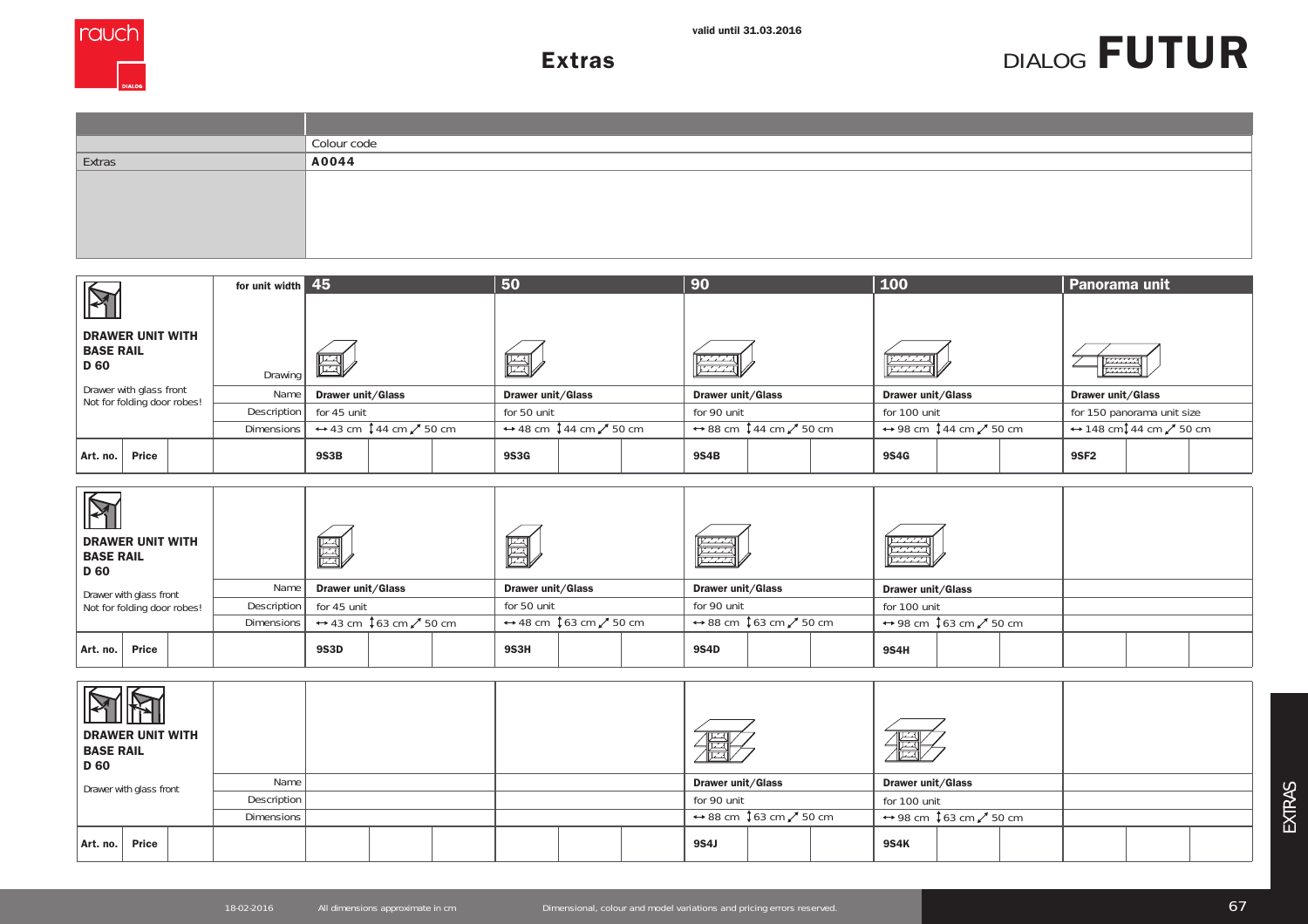# FUTUR DIALOG



|                                         |                   | Colour code |                                                            |             |                                                            |             |                                                            |              |                                                            |  |  |
|-----------------------------------------|-------------------|-------------|------------------------------------------------------------|-------------|------------------------------------------------------------|-------------|------------------------------------------------------------|--------------|------------------------------------------------------------|--|--|
| Extras                                  |                   | A0044       |                                                            |             |                                                            |             |                                                            |              |                                                            |  |  |
| Texline<br>Natural-colour<br>linen look |                   |             |                                                            |             |                                                            |             |                                                            |              |                                                            |  |  |
|                                         | for unit width 45 |             |                                                            | 50          |                                                            | 90          |                                                            | <b>100</b>   |                                                            |  |  |
|                                         |                   |             |                                                            |             |                                                            |             |                                                            |              |                                                            |  |  |
|                                         |                   |             |                                                            |             |                                                            |             |                                                            |              |                                                            |  |  |
| <b>WIRE SHELF</b>                       |                   |             |                                                            |             |                                                            |             |                                                            |              |                                                            |  |  |
| D 41<br>Not for panorama units          |                   |             |                                                            |             |                                                            |             |                                                            |              |                                                            |  |  |
|                                         | Drawing           |             |                                                            |             |                                                            |             |                                                            |              |                                                            |  |  |
|                                         | Name              | Wire shelf  |                                                            | Wire shelf  |                                                            | Wire shelf  |                                                            | Wire shelf   |                                                            |  |  |
|                                         | Description       | for 45 unit |                                                            | for 50 unit |                                                            | for 90 unit |                                                            | for 100 unit |                                                            |  |  |
|                                         | Dimensions        |             | $\leftrightarrow$ 43 cm $\downarrow$ 8 cm $\swarrow$ 36 cm |             | $\leftrightarrow$ 48 cm $\downarrow$ 8 cm $\swarrow$ 36 cm |             | $\leftrightarrow$ 88 cm $\downarrow$ 8 cm $\swarrow$ 36 cm |              | $\leftrightarrow$ 98 cm $\downarrow$ 8 cm $\swarrow$ 36 cm |  |  |
| Price<br>Art. no.                       |                   | 991A        |                                                            | 991B        |                                                            | 991D        |                                                            | 991E         |                                                            |  |  |
|                                         |                   |             |                                                            |             |                                                            |             |                                                            |              |                                                            |  |  |
|                                         |                   |             |                                                            |             |                                                            |             |                                                            |              |                                                            |  |  |
|                                         |                   |             |                                                            |             |                                                            |             |                                                            |              |                                                            |  |  |
| <b>WIRE SHELF</b><br><b>D</b> 60        |                   |             |                                                            |             |                                                            |             |                                                            |              |                                                            |  |  |
| Not for panorama units                  |                   |             |                                                            |             |                                                            |             |                                                            |              |                                                            |  |  |
|                                         | Name              | Wire shelf  |                                                            | Wire shelf  |                                                            | Wire shelf  |                                                            | Wire shelf   |                                                            |  |  |
|                                         | Description       | for 45 unit |                                                            | for 50 unit |                                                            | for 90 unit |                                                            | for 100 unit |                                                            |  |  |
|                                         | Dimensions        |             | $\leftrightarrow$ 43 cm $\downarrow$ 8 cm $\swarrow$ 49 cm |             | $\leftrightarrow$ 48 cm $\downarrow$ 8 cm $\swarrow$ 49 cm |             | $\leftrightarrow$ 88 cm $\downarrow$ 8 cm $\swarrow$ 49 cm |              | $\leftrightarrow$ 98 cm $\downarrow$ 8 cm $\swarrow$ 49 cm |  |  |
| Art. no.<br>Price                       |                   | 992A        |                                                            | 992B        |                                                            | 992D        |                                                            | 992E         |                                                            |  |  |
|                                         |                   |             |                                                            |             |                                                            |             |                                                            |              |                                                            |  |  |
|                                         |                   |             |                                                            |             |                                                            |             |                                                            |              |                                                            |  |  |

| $\mathbb{R}$                                                              |            |                         |                                                            |  |                       |                                                            |                       |                                                            |                       |                                                            |  |  |
|---------------------------------------------------------------------------|------------|-------------------------|------------------------------------------------------------|--|-----------------------|------------------------------------------------------------|-----------------------|------------------------------------------------------------|-----------------------|------------------------------------------------------------|--|--|
| PULL-OUT SHELF WITH<br><b>BASE RAIL, CUSHIONED</b><br><b>SELF-CLOSING</b> |            |                         |                                                            |  |                       |                                                            |                       |                                                            |                       |                                                            |  |  |
| <b>MECHANISM</b>                                                          | Name       | <b>Pull-out shelf</b>   |                                                            |  | <b>Pull-out shelf</b> |                                                            | <b>Pull-out shelf</b> |                                                            | <b>Pull-out shelf</b> |                                                            |  |  |
| <b>D</b> 60                                                               |            | Description for 45 unit | for 50 unit                                                |  |                       |                                                            | for 90 unit           |                                                            | for 100 unit          |                                                            |  |  |
| Not for folding door robes!                                               | Dimensions |                         | $\leftrightarrow$ 43 cm $\downarrow$ 8 cm $\swarrow$ 49 cm |  |                       | $\leftrightarrow$ 48 cm $\downarrow$ 8 cm $\swarrow$ 49 cm |                       | $\leftrightarrow$ 88 cm $\downarrow$ 8 cm $\swarrow$ 49 cm |                       | $\leftrightarrow$ 98 cm $\downarrow$ 8 cm $\swarrow$ 49 cm |  |  |
| Price<br>Art. no.                                                         |            | <b>96AZ</b>             |                                                            |  | 97AZ                  |                                                            | 98AZ                  |                                                            | 99AZ                  |                                                            |  |  |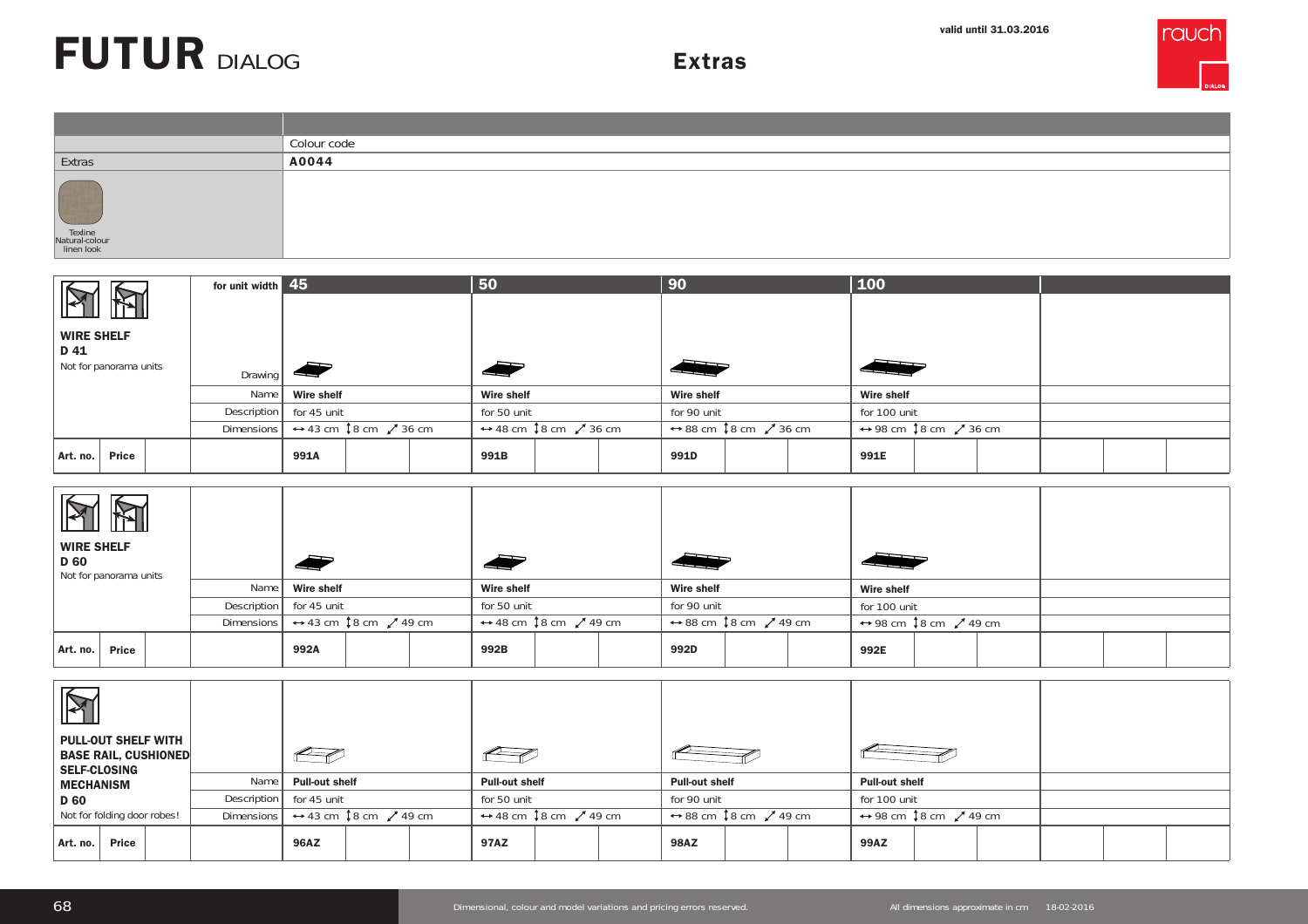

|        | Colour code |
|--------|-------------|
| Extras | A0044       |
|        |             |
|        |             |
|        |             |
|        |             |
|        |             |

|                                        |       | for unit width 45 |  | 50 |  |  | 90                      |                                                                                                                                                                                                                                  | 100                     |                                                              |  |  |
|----------------------------------------|-------|-------------------|--|----|--|--|-------------------------|----------------------------------------------------------------------------------------------------------------------------------------------------------------------------------------------------------------------------------|-------------------------|--------------------------------------------------------------|--|--|
| <b>TROUSER PULL-OUT</b><br><b>D</b> 60 |       |                   |  |    |  |  |                         |                                                                                                                                                                                                                                  |                         |                                                              |  |  |
| Not for folding door robes!            |       | Drawing           |  |    |  |  |                         | filiittiitti ja kunna kunna kunna kunna kunna kunna kunna kunna kunna kunna kunna kunna kunna kunna kunna kunn<br>Kunna kunna kunna kunna kunna kunna kunna kunna kunna kunna kunna kunna kunna kunna kunna kunna kunna kunna ku | ffilillillilli          |                                                              |  |  |
|                                        |       | Name              |  |    |  |  | <b>Trouser pull-out</b> |                                                                                                                                                                                                                                  | <b>Trouser pull-out</b> |                                                              |  |  |
|                                        |       | Description       |  |    |  |  |                         | with cushioned self-closing mechanism                                                                                                                                                                                            |                         | with cushioned self-closing mechanism                        |  |  |
|                                        |       | Dimensions        |  |    |  |  |                         | $\leftrightarrow$ 88 cm $\updownarrow$ 5 cm $\swarrow$ 50 cm                                                                                                                                                                     |                         | $\leftrightarrow$ 98 cm $\updownarrow$ 5 cm $\swarrow$ 50 cm |  |  |
| Art. no.                               | Price |                   |  |    |  |  | 9Z9A                    |                                                                                                                                                                                                                                  | 9Z9B                    |                                                              |  |  |

| <b>TROUSER PULL-OUT</b><br><b>D</b> 60<br>Not for folding door robes! |             |  |  |  | filititititik           |                                                            |  |  |  |  |
|-----------------------------------------------------------------------|-------------|--|--|--|-------------------------|------------------------------------------------------------|--|--|--|--|
|                                                                       | Name        |  |  |  | <b>Trouser pull-out</b> |                                                            |  |  |  |  |
|                                                                       | Description |  |  |  |                         |                                                            |  |  |  |  |
|                                                                       | Dimensions  |  |  |  |                         | $\leftrightarrow$ 88 cm $\downarrow$ 4 cm $\swarrow$ 50 cm |  |  |  |  |
| Art. no. Price                                                        |             |  |  |  | <b>9HH1</b>             |                                                            |  |  |  |  |

| <b>TROUSER PULL-OUT</b><br><b>D</b> 60 |             |  |  |  | TUUTUUTAN |                                                             | Counterant |                                                             |  |  |
|----------------------------------------|-------------|--|--|--|-----------|-------------------------------------------------------------|------------|-------------------------------------------------------------|--|--|
|                                        | Name        |  |  |  |           | Trouser pull-out with shelf                                 |            | Trouser pull-out with shelf                                 |  |  |
|                                        | Description |  |  |  |           | with cushioned self-closing mechanism                       |            | with cushioned self-closing mechanism                       |  |  |
|                                        | Dimensions  |  |  |  |           | $\leftrightarrow$ 88 cm $\downarrow$ 10 cm $\swarrow$ 51 cm |            | $\leftrightarrow$ 98 cm $\downarrow$ 10 cm $\swarrow$ 51 cm |  |  |
| Price<br>Art. no.                      |             |  |  |  | 9Z8C      |                                                             | 9Z8D       |                                                             |  |  |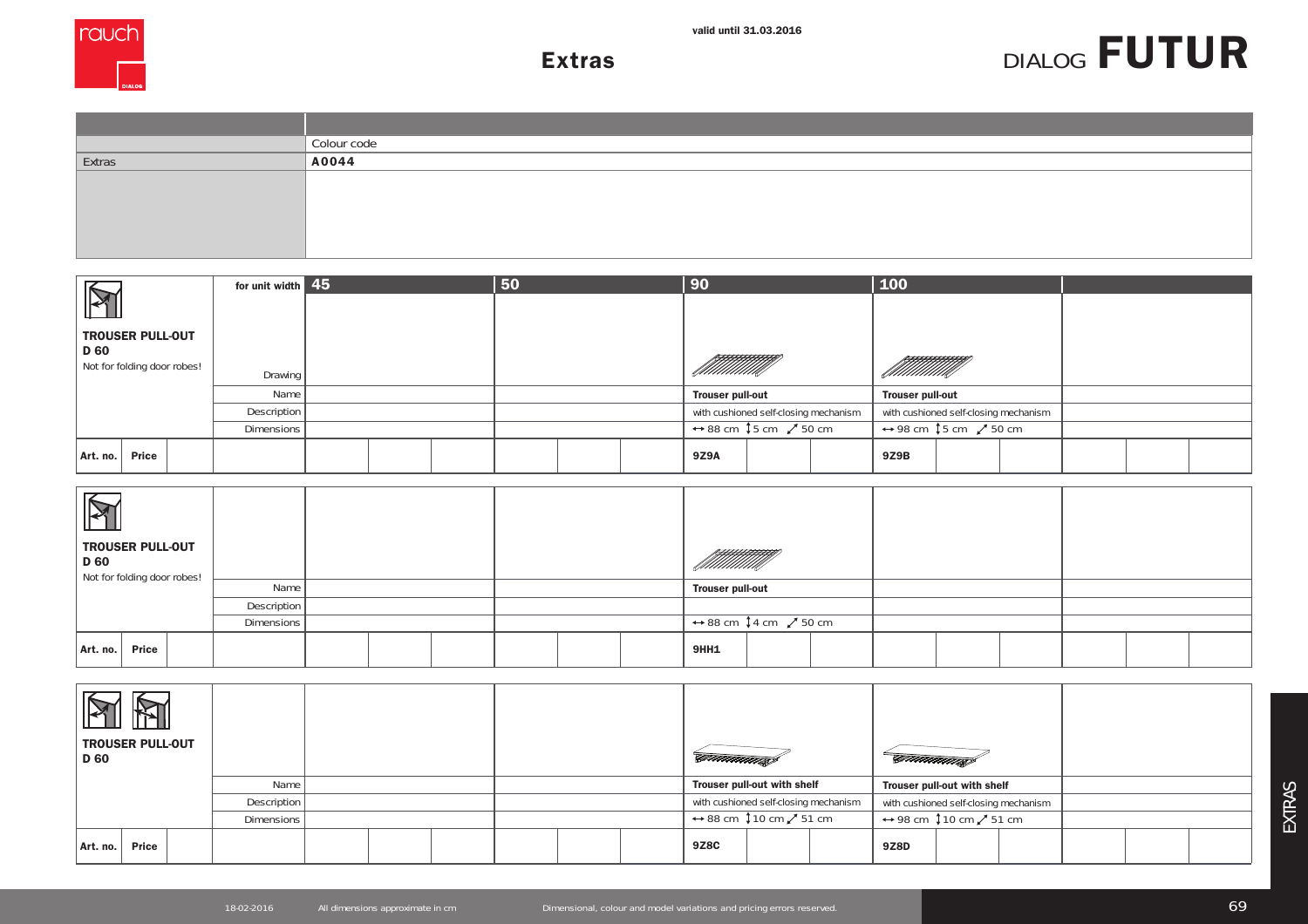# FUTUR DIALOG



|                                         |                                               |             | Colour code          |                                                              |                      |                                                              |                   |                                                              |                    |                                                              |  |  |
|-----------------------------------------|-----------------------------------------------|-------------|----------------------|--------------------------------------------------------------|----------------------|--------------------------------------------------------------|-------------------|--------------------------------------------------------------|--------------------|--------------------------------------------------------------|--|--|
| Extras                                  |                                               |             | A0044                |                                                              |                      |                                                              |                   |                                                              |                    |                                                              |  |  |
| Texline<br>Natural-colour<br>linen look |                                               |             |                      |                                                              |                      |                                                              |                   |                                                              |                    |                                                              |  |  |
| <b>EXTRAS FOR</b>                       | <b>ANGLED UNITS</b>                           | Drawing     |                      |                                                              |                      |                                                              |                   |                                                              |                    |                                                              |  |  |
|                                         |                                               | Name        | Shelf                |                                                              | Shelf                |                                                              |                   |                                                              |                    |                                                              |  |  |
|                                         |                                               | Description | Angled to the left   |                                                              | Angled to the right  |                                                              |                   |                                                              |                    |                                                              |  |  |
|                                         |                                               | Dimensions  |                      | $\leftrightarrow$ 45 cm $\downarrow$ 2,2 cm $\swarrow$ 50 cm |                      | $\leftrightarrow$ 45 cm $\downarrow$ 2,2 cm $\swarrow$ 50 cm |                   |                                                              |                    |                                                              |  |  |
| Art. no.                                | Price                                         |             | 9591                 |                                                              | 9592                 |                                                              |                   |                                                              |                    |                                                              |  |  |
|                                         | <b>EXTRAS FOR CORNER</b><br>ROBE, 45°, 1 DOOR |             |                      |                                                              |                      |                                                              |                   |                                                              |                    |                                                              |  |  |
|                                         |                                               | Name        | Shelf, D 41          |                                                              | Shelf, D 60          |                                                              | Shelf, D 60       |                                                              | $1/2-1/2$ division |                                                              |  |  |
|                                         |                                               | Description | for corner robe, 45° |                                                              | for corner robe, 45° |                                                              | with clothes rail |                                                              |                    | 3 S, 1 centre panel, 1 CR                                    |  |  |
|                                         |                                               | Dimensions  |                      | $\leftrightarrow$ 75 cm $\downarrow$ 1,8 cm $\swarrow$ 75 cm |                      | $\leftrightarrow$ 94 cm $\downarrow$ 1,8 cm $\swarrow$ 94 cm |                   | $\leftrightarrow$ 94 cm $\downarrow$ 1,8 cm $\swarrow$ 94 cm |                    | $\leftrightarrow$ 94 cm $\downarrow$ 142 cm $\swarrow$ 51 cm |  |  |
| Art. no.                                | Price                                         |             | 9593                 |                                                              | 9594                 |                                                              | <b>9EB1</b>       |                                                              | 998L               |                                                              |  |  |
| <b>EXTRAS FOR</b>                       |                                               |             |                      |                                                              |                      | Þ.                                                           |                   |                                                              |                    |                                                              |  |  |

| <b>EXTRAS FOR</b><br><b>CORNER ROBE, 45°,</b><br><b>2 DOORS</b> |              |             |                                                               |             |                                                                 |                     |                                                              |             |                                                                  |      |                                                                  |  |
|-----------------------------------------------------------------|--------------|-------------|---------------------------------------------------------------|-------------|-----------------------------------------------------------------|---------------------|--------------------------------------------------------------|-------------|------------------------------------------------------------------|------|------------------------------------------------------------------|--|
| <b>CORNER ROBE, 90°,</b>                                        | Name         | Shelf       |                                                               | 3 shelves   |                                                                 | <b>Clothes rail</b> |                                                              |             | Shelf for corner robe, 90°, 2 doors                              |      | Shelf for corner robe, 90°, 2 doors                              |  |
| <b>2 DOORS</b>                                                  | Description  |             | Corner robe, 45°, 2 doors                                     |             | Corner robe, 45°, 2 doors                                       |                     | Corner robe, 45°, 2 doors                                    | curved      |                                                                  |      | curved, with clothes rail                                        |  |
|                                                                 | Dimensions I |             | $\leftrightarrow$ 129 cm $\downarrow$ 2,2 cm $\swarrow$ 50 cm |             | $\leftrightarrow$ 129 cm $\updownarrow$ 2,2 cm $\swarrow$ 50 cm |                     | $\leftrightarrow$ 129 cm $\downarrow$ 3 cm $\swarrow$ 1,5 cm |             | $\leftrightarrow$ 111 cm $\updownarrow$ 2.2 cm $\swarrow$ 111 cm |      | $\leftrightarrow$ 111 cm $\updownarrow$ 2,2 cm $\swarrow$ 111 cm |  |
| Price<br>Art. no.                                               |              | <b>98S2</b> |                                                               | <b>98S3</b> |                                                                 | 99K1                |                                                              | <b>9FA1</b> |                                                                  | 9FA5 |                                                                  |  |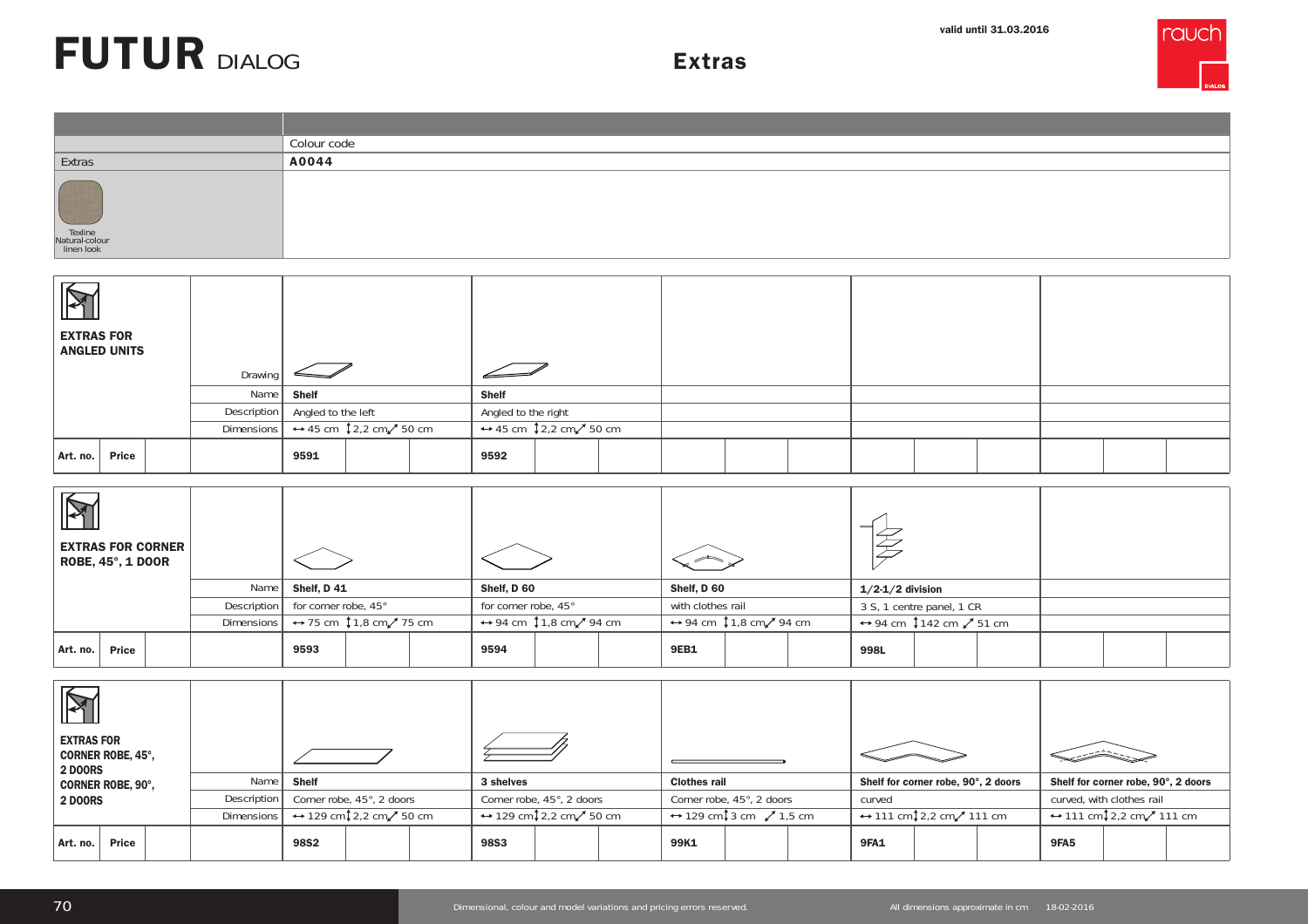

|        | Colour code |
|--------|-------------|
| Extras | A0044       |
|        |             |
|        |             |
|        |             |
|        |             |
|        |             |

| <b>EXTRAS FOR CORNER</b><br><b>ROBE, 45°, 2 DOORS</b> | Drawing     |                                                               |                                                             |                                                              |                                                              |  |
|-------------------------------------------------------|-------------|---------------------------------------------------------------|-------------------------------------------------------------|--------------------------------------------------------------|--------------------------------------------------------------|--|
|                                                       | Name        | Partition                                                     | <b>Drawer unit</b>                                          | Single shelf                                                 | 3 shelves                                                    |  |
|                                                       | Description | 3 shelves, 1 centre panel, 1 CR                               | can be placed in partition 9E24                             | can be mounted in partition 9E24                             | can be mounted in partition 9E24                             |  |
|                                                       | Dimensions  | $\leftrightarrow$ 130 cm $\downarrow$ 142 cm $\swarrow$ 51 cm | $\leftrightarrow$ 48 cm $\downarrow$ 63 cm $\swarrow$ 50 cm | $\leftrightarrow$ 48 cm $\downarrow$ 2,2 cm $\swarrow$ 50 cm | $\leftrightarrow$ 48 cm $\downarrow$ 2,2 cm $\swarrow$ 50 cm |  |
| Price<br>Art. no.                                     |             | 9E24                                                          | <b>9SE3</b>                                                 | 9643                                                         | 9633                                                         |  |

| <b>EXTRAS FOR CORNER</b><br><b>ROBE, 45°, 2 DOORS</b> |             | سطحہ،<br>Þ                                                   | İ              |                                                              | $\Rightarrow$<br>$\Rightarrow$<br>$\Rightarrow$ |                                                              |  |  |  |  |
|-------------------------------------------------------|-------------|--------------------------------------------------------------|----------------|--------------------------------------------------------------|-------------------------------------------------|--------------------------------------------------------------|--|--|--|--|
|                                                       | Name        | Long centre panel for H 223 cm                               |                | Long centre panel for H 223 cm                               |                                                 | 2 long centre panels for H 223 cm                            |  |  |  |  |
|                                                       | Description | with 2 shelves                                               | with 5 shelves |                                                              | with 5 shelves each                             |                                                              |  |  |  |  |
|                                                       | Dimensions  | $\leftrightarrow$ 35 cm $\downarrow$ 213 cm $\swarrow$ 51 cm |                | $\leftrightarrow$ 35 cm $\downarrow$ 213 cm $\swarrow$ 51 cm |                                                 | $\leftrightarrow$ 35 cm $\downarrow$ 213 cm $\swarrow$ 51 cm |  |  |  |  |
| Art. no.<br>Price                                     |             | 9E22                                                         | 9E26           |                                                              | 9E29                                            |                                                              |  |  |  |  |

|          | <b>EXTRAS FOR CORNER</b><br><b>ROBE, 45°, 2 DOORS</b> |             |                |                                                              |                |                                                              | ∠<br>1<br>$\Rightarrow$<br>$\Rightarrow$<br>∠<br>$\overrightarrow{a}$ |                                                              |  |  |  |  |
|----------|-------------------------------------------------------|-------------|----------------|--------------------------------------------------------------|----------------|--------------------------------------------------------------|-----------------------------------------------------------------------|--------------------------------------------------------------|--|--|--|--|
|          |                                                       | Name        |                | Long centre panel for H 235 cm                               |                | Long centre panel for H 235 cm                               |                                                                       | 2 long centre panels for H 235 cm                            |  |  |  |  |
|          |                                                       | Description | with 2 shelves |                                                              | with 5 shelves |                                                              | with 5 shelves each                                                   |                                                              |  |  |  |  |
|          |                                                       | Dimensions  |                | $\leftrightarrow$ 35 cm $\downarrow$ 226 cm $\swarrow$ 51 cm |                | $\leftrightarrow$ 35 cm $\downarrow$ 226 cm $\swarrow$ 51 cm |                                                                       | $\leftrightarrow$ 35 cm $\downarrow$ 226 cm $\swarrow$ 51 cm |  |  |  |  |
| Art. no. | Price                                                 |             | <b>9E23</b>    |                                                              | 9E27           |                                                              | <b>9E30</b>                                                           |                                                              |  |  |  |  |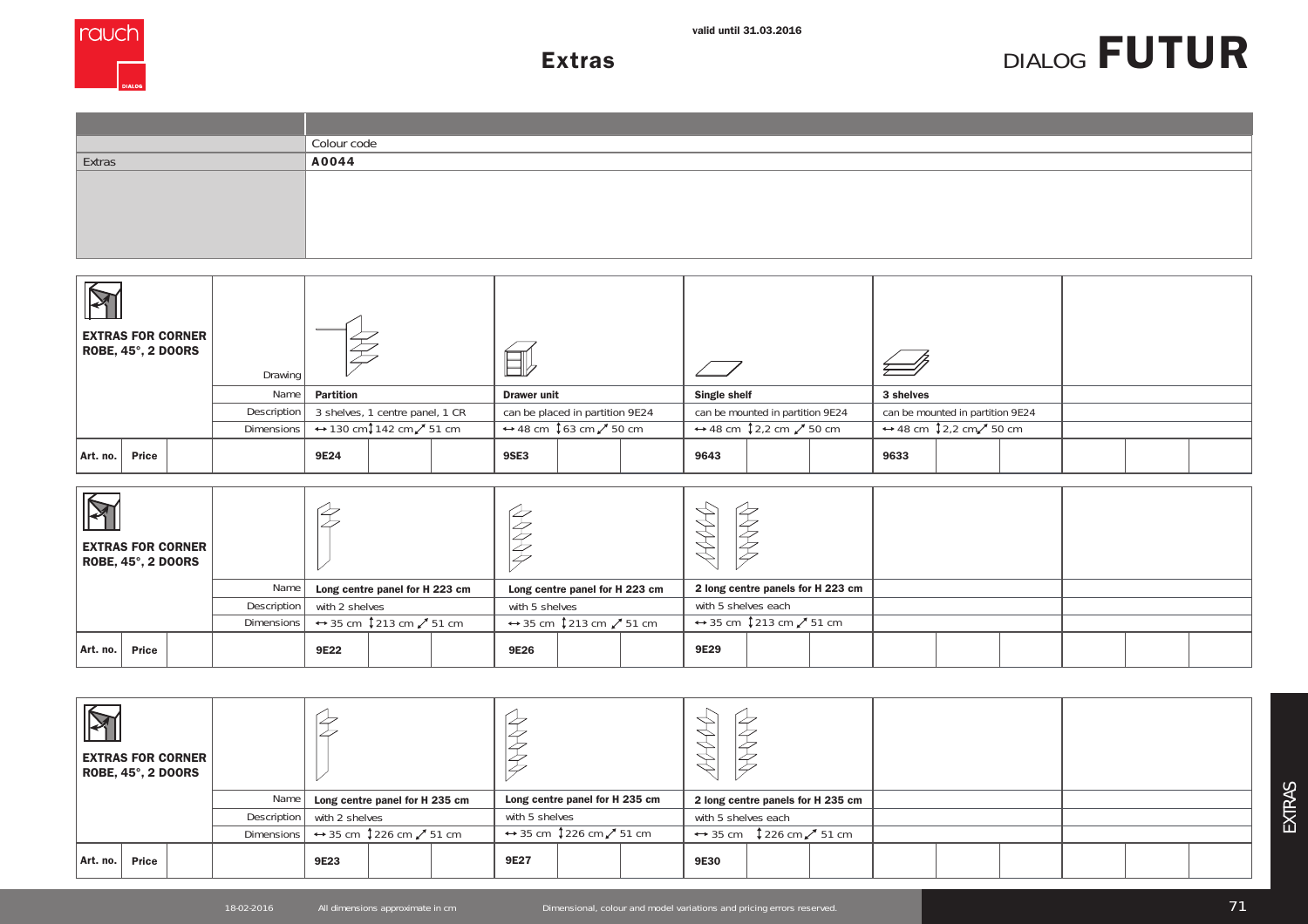## FUTUR DIALOG



|        | Colour code |
|--------|-------------|
| Extras | A0044       |
|        |             |
|        |             |
|        |             |
|        |             |
|        |             |

| $\boxed{\mathbb{N}}$ |                                                       |             |             |                                                              |                               |                                                              |                                                             |              |                                                              |                         |                                                              |  |
|----------------------|-------------------------------------------------------|-------------|-------------|--------------------------------------------------------------|-------------------------------|--------------------------------------------------------------|-------------------------------------------------------------|--------------|--------------------------------------------------------------|-------------------------|--------------------------------------------------------------|--|
|                      | <b>EXTRAS FOR CORNER</b><br><b>ROBE, 45°, 2 DOORS</b> |             |             |                                                              | $\overline{\phantom{a}}$<br>⇐ |                                                              |                                                             |              |                                                              |                         |                                                              |  |
|                      |                                                       | Nam         |             | Shelf for long centre panel                                  |                               | 3 shelves for long centre panel                              | Clothes rail for long centre panel                          | <b>Shelf</b> |                                                              | Shelf with clothes rail |                                                              |  |
|                      |                                                       | Description |             | Mounted between centre panel and outer panel                 |                               | Mounted between centre panel and outer panel                 | Mounted between centre panel and back panel                 |              | Can be mounted between 2 long centre panels                  |                         | Can be mounted between 2 long centre panels                  |  |
|                      |                                                       | Dimensions  |             | $\leftrightarrow$ 34 cm $\downarrow$ 2.2 cm $\swarrow$ 51 cm |                               | $\leftrightarrow$ 34 cm $\downarrow$ 2.2 cm $\swarrow$ 51 cm | $\leftrightarrow$ 94 cm $\downarrow$ 3 cm $\swarrow$ 1,5 cm |              | $\leftrightarrow$ 94 cm $\downarrow$ 1,8 cm $\swarrow$ 94 cm |                         | $\leftrightarrow$ 94 cm $\downarrow$ 1.8 cm $\swarrow$ 94 cm |  |
| Art. no.             | Price                                                 |             | <b>9BK1</b> |                                                              | <b>9BK3</b>                   |                                                              | 9718                                                        | 9594         |                                                              | <b>9EB1</b>             |                                                              |  |

|                   |             | Pull-out depth 49 cm                                      |                        | Mounted internally on sides of<br>wardrobe or hinged doors |          | Mounted internally on sides of<br>wardrobe or hinged doors |                  |                                                            |  |  |
|-------------------|-------------|-----------------------------------------------------------|------------------------|------------------------------------------------------------|----------|------------------------------------------------------------|------------------|------------------------------------------------------------|--|--|
| <b>GENERAL</b>    | Drawing     |                                                           |                        |                                                            | The mean |                                                            |                  |                                                            |  |  |
|                   | Name        | <b>Extending rail holder</b>                              | <b>Utensil rack</b>    |                                                            | Hooks    |                                                            | Coat hanger rail |                                                            |  |  |
|                   | Description | Mounted internally under shelves                          |                        |                                                            |          |                                                            |                  | Mounted externally on sides of wardrobe                    |  |  |
|                   | Dimensions  | $\leftrightarrow$ 4 cm $\downarrow$ 6 cm $\swarrow$ 31 cm | $\leftrightarrow$ 8 cm | $10 \text{ cm}$ / 37 cm                                    |          | $\leftrightarrow$ 34 cm $\downarrow$ 5 cm $\swarrow$ 3 cm  |                  | $\leftrightarrow$ 27 cm $\downarrow$ 53 cm $\swarrow$ 2 cm |  |  |
| Price<br>Art. no. |             | 9760                                                      | <b>9PK1</b>            |                                                            | 9HL1     |                                                            | 9767             |                                                            |  |  |

|          | <b>GENERAL</b><br>Not for folding door robes! |  |             |                        |                                                             |          | Mounted internally on hinged doors                         | Mounted internally on sides of<br>wardrobe<br><b>Alleged</b> | wardrobe<br>$\sqrt{2}$ | Mounted internally on sides of                             | $-$  |                                                              |  |
|----------|-----------------------------------------------|--|-------------|------------------------|-------------------------------------------------------------|----------|------------------------------------------------------------|--------------------------------------------------------------|------------------------|------------------------------------------------------------|------|--------------------------------------------------------------|--|
|          |                                               |  | Name        | <b>Interior mirror</b> |                                                             | Tie rack |                                                            | Tie rack                                                     | <b>Trouser holder</b>  |                                                            |      | Coat hanger rail, swivelling                                 |  |
|          |                                               |  | Description |                        | for hinged doors, 45 and 50 cm wide   swivelling            |          |                                                            | for D 60 cm                                                  | for D 60 cm            |                                                            |      | Mounted internally on hinged doors                           |  |
|          |                                               |  | Dimensions  |                        | $\leftrightarrow$ 31 cm $\downarrow$ 133 cm $\swarrow$ 2 cm |          | $\leftrightarrow$ 31 cm $\downarrow$ 27 cm $\swarrow$ 6 cm | $\leftrightarrow$ 10 cm $\downarrow$ 13 cm $\swarrow$ 46 cm  |                        | $\leftrightarrow$ 22 cm $\downarrow$ 7 cm $\swarrow$ 46 cm |      | $\leftrightarrow$ 20 cm $\downarrow$ 35 cm $\swarrow$ 2,5 cm |  |
| Art. no. | Price                                         |  |             | <b>98S8</b>            |                                                             | 9768     |                                                            | 990K                                                         | 990H                   |                                                            | 9769 |                                                              |  |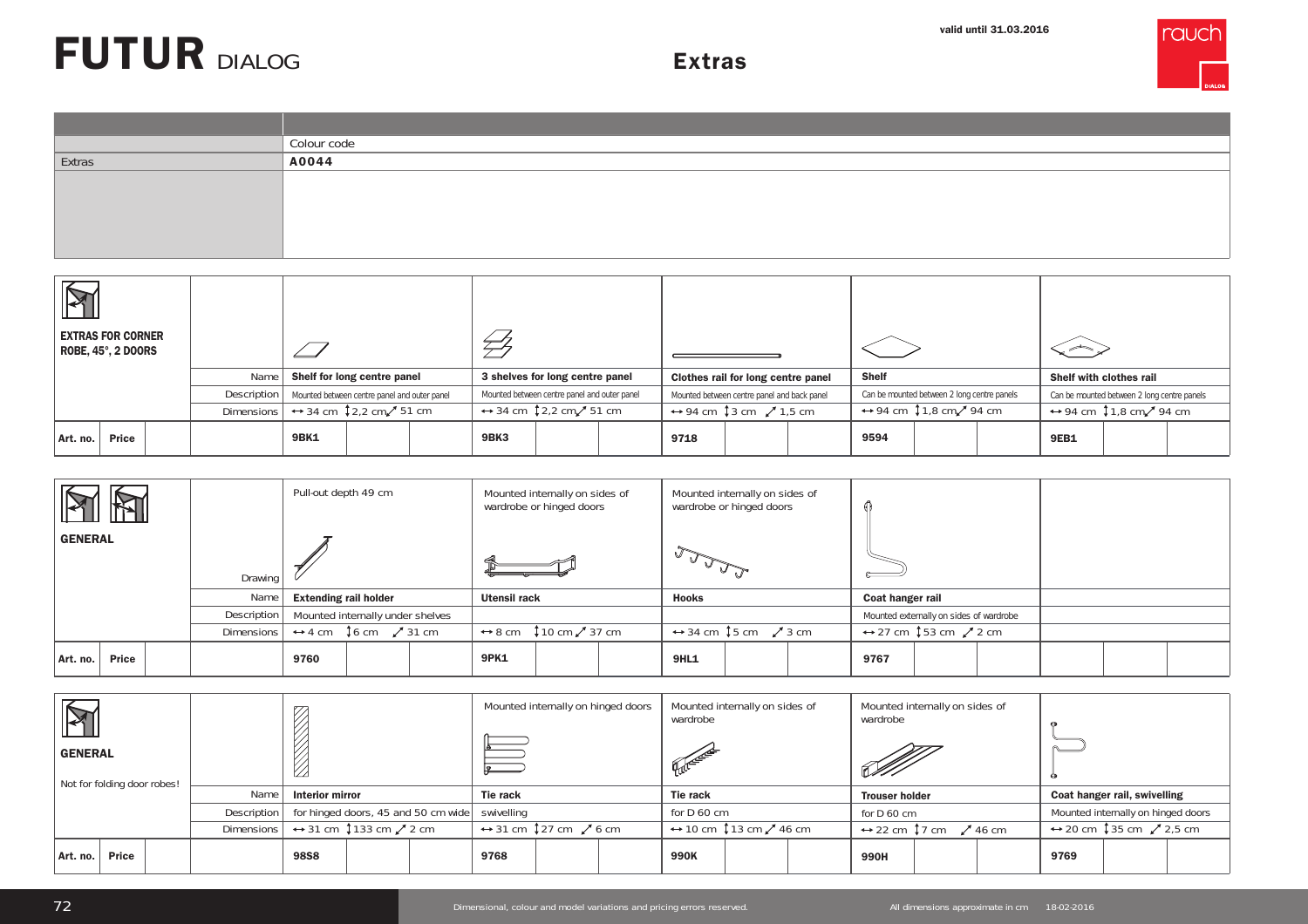

|        | Colour code |
|--------|-------------|
| Extras | A0044       |
|        |             |
|        |             |
|        |             |
|        |             |
|        |             |

| <b>GENERAL</b> | Not for folding door robes! |                                                                              | $\leftharpoondown$<br>$\leftarrow$ |                        | $\leftarrow$<br>⊂ |                                                             | lf—di<br>T)! | left/right, or shelving unit                               | Mounted internally on sides of wardrobe, | *Hinged/folding door robe<br>$\cdot$ W 90 cm: max. TV width 80 cm<br>$\cdot$ W 100 cm: max. TV width 90 cm |
|----------------|-----------------------------|------------------------------------------------------------------------------|------------------------------------|------------------------|-------------------|-------------------------------------------------------------|--------------|------------------------------------------------------------|------------------------------------------|------------------------------------------------------------------------------------------------------------|
|                |                             | Name                                                                         |                                    | Shelving unit, W 90 cm |                   | Shelving unit, W 100 cm                                     | TV mount*    |                                                            |                                          |                                                                                                            |
|                |                             |                                                                              | Description   for TV mount         |                        | for TV mount      |                                                             |              | swivels, extends (to a D of 40 cm)                         |                                          |                                                                                                            |
|                |                             | Dimensions $\vert \leftrightarrow$ 88 cm $\downarrow$ 66 cm $\swarrow$ 50 cm |                                    |                        |                   | $\leftrightarrow$ 98 cm $\downarrow$ 66 cm $\swarrow$ 50 cm |              | $\leftrightarrow$ 48 cm $\downarrow$ 42 cm $\swarrow$ 5 cm |                                          |                                                                                                            |
| Art. no.       | Price                       |                                                                              | <b>94TV</b>                        |                        | <b>95TV</b>       |                                                             | <b>96TV</b>  |                                                            |                                          |                                                                                                            |

| <b>GENERAL</b><br>For shelf unit with doors |                   | いん                                                          | 180 cm<br>TRAFO<br>220VE<br>12V<br>(4W)<br>←<br>LED / DEI                  |
|---------------------------------------------|-------------------|-------------------------------------------------------------|----------------------------------------------------------------------------|
|                                             | Name              | LED lighting, W 90 cm                                       |                                                                            |
|                                             | Description       | for shelf unit with small doors                             | This luminaire contains built-in LED lamps of the                          |
|                                             | <b>Dimensions</b> | $\leftrightarrow$ 90 cm $\downarrow$ 12 cm $\swarrow$ 10 cm | energy classes A++ · A*. The lamps cannot be<br>replaced in the luminaire. |
| Price<br>Art. no.                           |                   | <b>97TV</b>                                                 | *) on a scale from A++ (highest efficiency) to E<br>(lowest efficiency)    |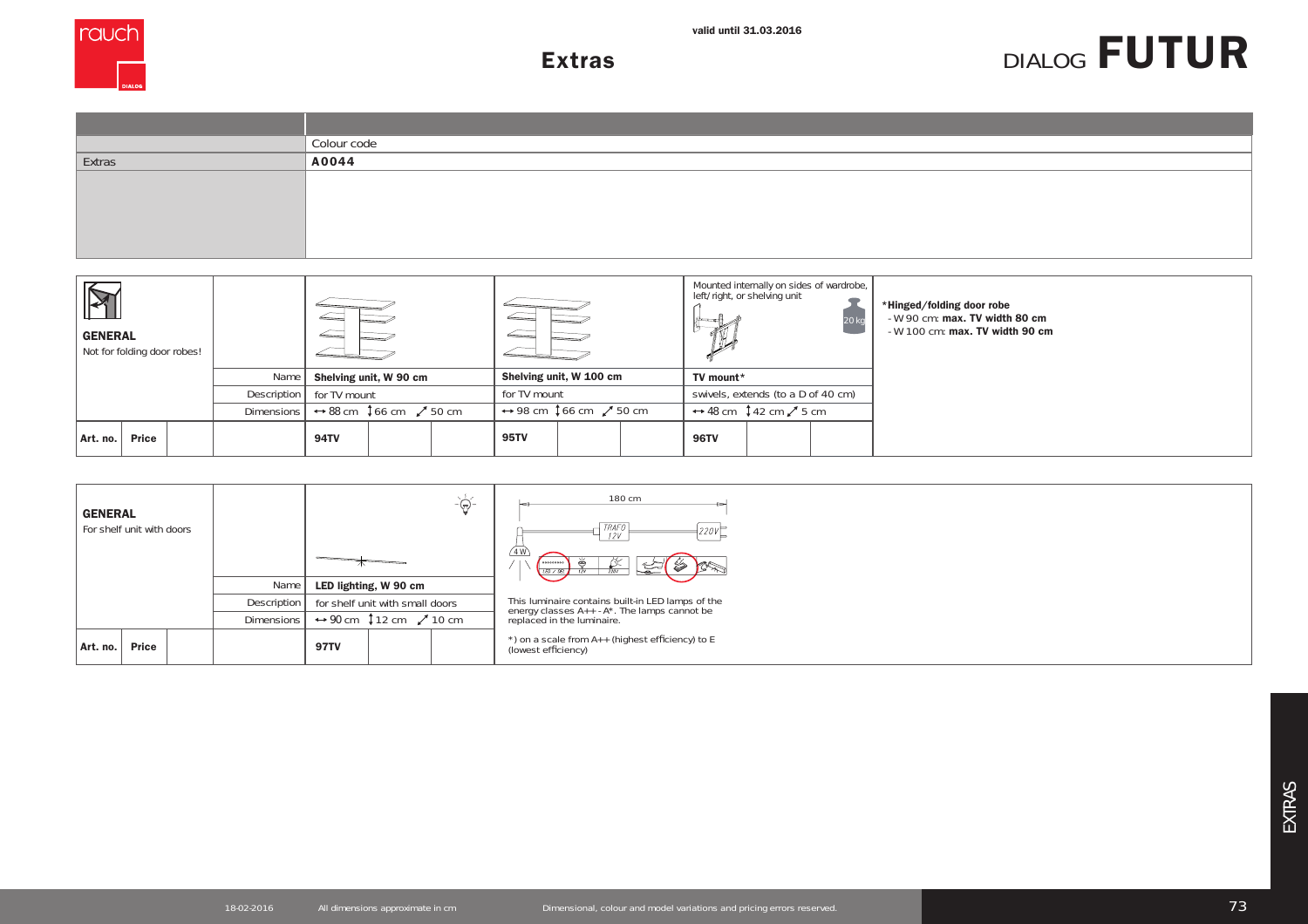## FUTUR DIALOG



|                                         | Colour code |
|-----------------------------------------|-------------|
| Extras                                  | A0044       |
| Texline<br>Natural-colour<br>linen look |             |

| <b>LIGHTING</b> |       |                                                                     |                                                           |  |                    |                                                            |                    |                                                          | 650 cm<br><b>TRAFO</b><br>1220V<br>12V                                                                                                    |
|-----------------|-------|---------------------------------------------------------------------|-----------------------------------------------------------|--|--------------------|------------------------------------------------------------|--------------------|----------------------------------------------------------|-------------------------------------------------------------------------------------------------------------------------------------------|
|                 |       |                                                                     | 유 고 규                                                     |  |                    | <del>កি ភូមិ ភូមិ</del>                                    |                    | <u>ਸੰ ਪਾ ਨਾ ਵਿੱਚ ਹੋਇਆ ਹੈ।</u>                            | $\angle 20 \mathsf{W}$<br>$\Box$<br>000000000<br>$\ddot{\bullet}$<br>$LED / DEL$ $12V$                                                    |
|                 |       | Name I                                                              | Lamp set (FACELLA)                                        |  | Lamp set (FACELLA) |                                                            | Lamp set (FACELLA) |                                                          |                                                                                                                                           |
|                 |       |                                                                     | Description   2 halogen lights, foot switch + transformer |  |                    | 4 halogen lights, foot switch + transformer                |                    | 6 halogen lights, foot switch + transformer              | This luminaire is compatible with bulbs of the energy classes $D \cdot E^*$ . The luminaire is sold with<br>a bulb of the energy class D. |
|                 |       | Dimensions $\rightarrow$ 45 cm $\updownarrow$ 6 cm $\swarrow$ 12 cm |                                                           |  |                    | $\leftrightarrow$ 45 cm $\downarrow$ 6 cm $\swarrow$ 12 cm |                    | $\leftrightarrow$ 45 cm $\uparrow$ 6 cm $\swarrow$ 12 cm |                                                                                                                                           |
| Art. no.        | Price |                                                                     | 994L                                                      |  | 995L               |                                                            | 996L               |                                                          | $*$ ) on a scale from A++ (highest efficiency) to E<br>(lowest efficiency)<br>Weighted energy consumption 10.6 kWh/1000 h                 |

| <b>LIGHTING</b> |       |             | سعيلاس              |                                                            |             |                                                            |      |                                                            | 780 cm<br>TRAFO<br>220VE<br>$\angle 2W$<br>$(\Leftrightarrow \diamondsuit)$ $\diamondsuit$<br>$\frac{\alpha}{220V}$<br>$\oplus$  |
|-----------------|-------|-------------|---------------------|------------------------------------------------------------|-------------|------------------------------------------------------------|------|------------------------------------------------------------|----------------------------------------------------------------------------------------------------------------------------------|
|                 |       | Name        | LED light (CANDELA) |                                                            |             | <b>LED lights (CANDELA)</b>                                |      | <b>LED lights (CANDELA)</b>                                |                                                                                                                                  |
|                 |       | Description |                     | Transformer + foot switch                                  |             | Transformer + foot switch                                  |      | Transformer + foot switch                                  | This luminaire contains built-in LED lamps of the<br>energy classes $A++A^*$ . The lamps cannot be<br>replaced in the luminaire. |
|                 |       | Dimensions  |                     | $\leftrightarrow$ 33 cm $\downarrow$ 4 cm $\swarrow$ 15 cm |             | $\leftrightarrow$ 33 cm $\downarrow$ 4 cm $\swarrow$ 15 cm |      | $\leftrightarrow$ 33 cm $\downarrow$ 4 cm $\swarrow$ 15 cm |                                                                                                                                  |
| Art. no.        | Price |             | 9L15                |                                                            | <b>9L16</b> |                                                            | 9L17 |                                                            | $*$ ) on a scale from A++ (highest efficiency) to E<br>(lowest efficiency)                                                       |

| <b>LIGHTING</b>   |            | $\widehat{\pi}$                                           |                        |                                           | $\pi$       |                                                           | 590 cm<br>$-$ TRAFO<br>220V<br>12V<br>△₩<br>ጅ<br>$\gg$ as<br>$\leq$<br>$I$ $\circ \circ \circ \circ \circ \circ \circ$<br>LED / DEL |
|-------------------|------------|-----------------------------------------------------------|------------------------|-------------------------------------------|-------------|-----------------------------------------------------------|-------------------------------------------------------------------------------------------------------------------------------------|
|                   | Name       | LED wardrobe light (LUCIDO)                               |                        | LED wardrobe lights (LUCIDO)              |             | LED wardrobe lights (LUCIDO)                              |                                                                                                                                     |
|                   |            | Description   Foot switch, transformer, chrome-coloured   |                        | Foot switch, transformer, chrome-coloured |             | Foot switch, transformer, chrome-coloured                 | This luminaire contains built-in LED lamps of the                                                                                   |
|                   | Dimensions | $\leftrightarrow$ 9 cm $\downarrow$ 5 cm $\swarrow$ 14 cm | $\leftrightarrow$ 9 cm | $\text{15 cm}$ / 14 cm                    |             | $\leftrightarrow$ 9 cm $\downarrow$ 5 cm $\swarrow$ 14 cm | energy classes $A++A^*$ . The lamps cannot be replaced in the luminaire.                                                            |
| Price<br>Art. no. |            | 9L41                                                      | 9L42                   |                                           | <b>9L43</b> |                                                           | *) on a scale from A++ (highest efficiency) to E<br>(lowest efficiency)                                                             |